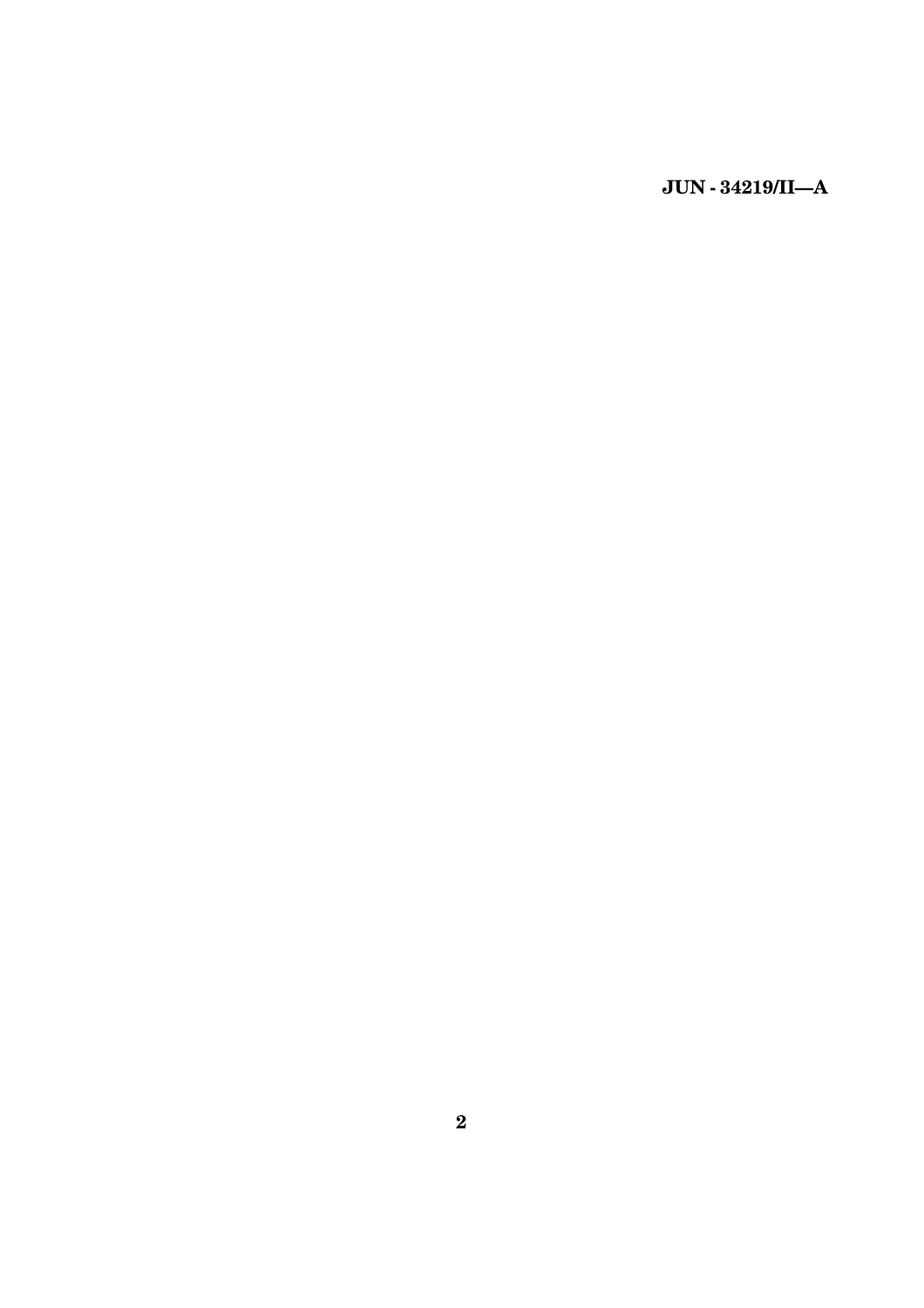# **Life Science Paper II**

### **Time Allowed : 120 Minutes] [Maximum Marks : 200**

**Note :** This Paper contains **Hundred (100)** multiple choice questions. Each question carrying **Two (2)** marks. Attempt *All* questions.

Т

| 1. | Archegonia are absent in the ovule | 3. | Which of the following is NOT       |
|----|------------------------------------|----|-------------------------------------|
|    | of                                 |    | caused by deficiency of mineral     |
|    | $(A)$ Cycas                        |    | nutrition?<br>(A) Etiolation        |
|    | $(B)$ Taxus                        |    | (B) Shortening of internode         |
|    | $(C)$ Pinus                        |    | $(C)$ Necrosis                      |
|    | $(D)$ Gnetum                       |    | (D) Chlorosis                       |
| 2. | Membranes of which one of the      | 4. | Rous sarcoma virus, which induces   |
|    | following pairs are contiguous?    |    | the formation of sarcomas in        |
|    | (A) ER and Golgi bodies            |    | chickens. Which of the following is |
|    |                                    |    | the product of oncogene V-src?      |
|    | (B) Nucleus and ER                 |    | (A) Epidermal Growth Factor (EGF)   |
|    | (C) Golgi bodies and plasma        |    | (B) Tyrosine Kinase                 |
|    | membrane                           |    | (C) Tyrosinase                      |
|    | (D) Golgi bodies and lysosomes     |    | (D) Serine Kinase                   |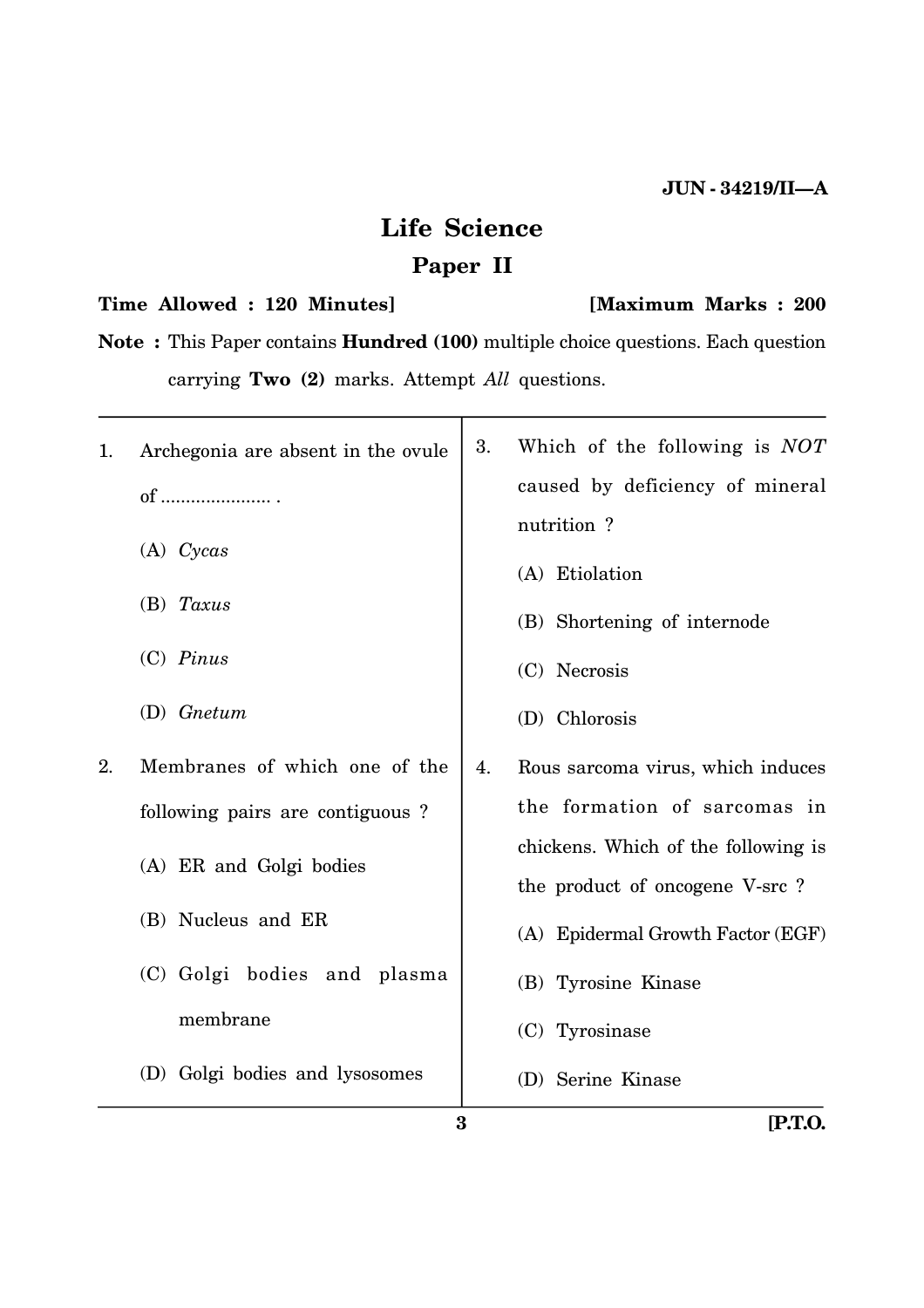- 5. Hemophilia and colour blindness are :
	- (A) Autosomal dominant inheritance patterns
	- (B) Y-linked recessive inheritance
	- (C) X-linked recessive inheritance
	- (D) Y- and X-linked dominant inheritance respectively
- 6. Which one of the following statements is *correct* ?
	- (A) Chromosomes separate in meiosis I and chromatids separate in meiosis II
	- (B) Chromosomes separate in meiosis II and chromatids separate in meiosis I
	- (C) Chromosomes separate in both meiosis I and meiosis II
	- (D) Chromatids separate in both, meiosis I and meiosis II
- 7. Maple syrup urine disease, one of the inherited metabolic disorder is caused because of blockage of oxidative decarboxylation of  $\alpha$ -keto acids derived from valine, leucine and isoleucine. Which of the following enzyme is missing or defective in the patient ?
	- (A) Homogentisate reductase
	- (B) Branched chain dehydrogenase
	- (C) Oxaloacetate decarboxylase
	- (D) Acetoacetate carboxylase
- 8. Which one of the following sequences functions as a signal for N-linked glycosylation in rough endoplasmic reticulum ?
	- (A) Asn-X-Ser and Asn-X-Thr
	- (B) Asn-X-Ser and Asn-X-Pro
	- (C) Asn-X-Thr and Asn-X-Gly
	- (D) Asn-X-Gly and Asn-X-Pro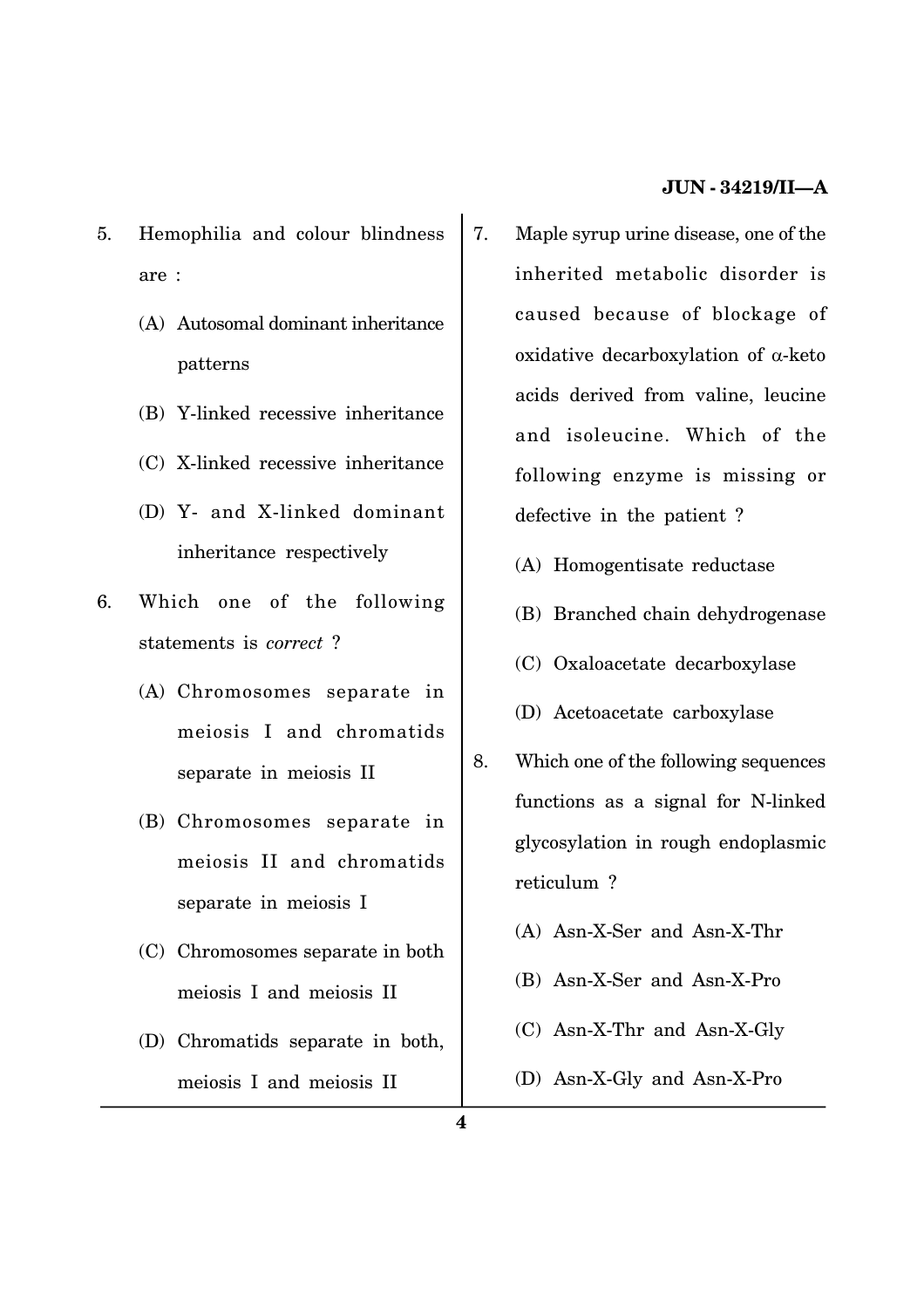- 9. Oxysomes for  $F_0-F_1$  particles are present on :
	- (A) Thylakoids
	- (B) Outer mitochondrial membrane
	- (C) Outer chloroplast membrane
	- (D) Inner mitochondrial membrane
- 10. What is the sequence of cell organelles getting separated during cell fractionation by differential centrifugation ?
	- (A) Nucleus, mitochondria, microsomes, cytosol
	- (B) Cytosol, nucleus, microsomes, mitochondria
	- (C) Microsomes, mitochondria, cytosol, nucleus
	- (D) Cytosol, microsomes, mitochondria, nucleus
- 11. By what process does Thorium-230 decay to radium-226 ?
	- (A) Gamma emission
	- (B) Alpha emission
	- (C) Beta emission
	- (D) Electron capture
- 12. Which of the following is the most suitable mode to study protein conformational changes and to probe the location of active sites and coenzymes in fluorescence spectroscopy ?
	- (A) Quenching
	- (B) Quantum yield
	- (C) Intrinsic fluorescence
	- (D) Extrinsic fluorescence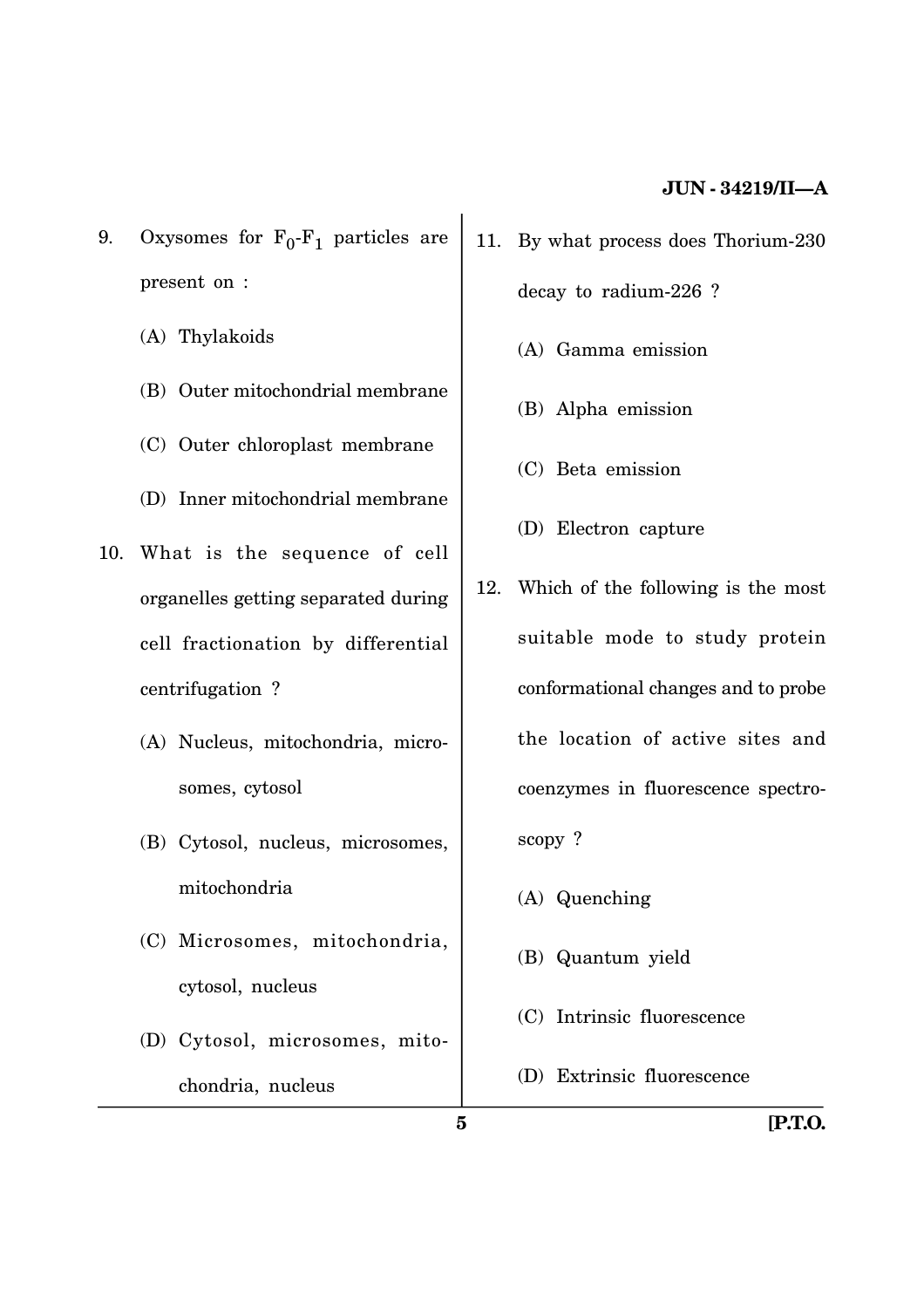- 13. Which of the following is NOT a method used in mass spectroscopy for introducing the sample without thermal decomposition ?
	- (A) MALDI
	- (B) Electrospray
	- (C) Plasma desorption
	- (D) Pyrolysis
- 14. In polyacrylamide gel electrophoresis, the breakdown of disulfide linkages in protein is carried out by using :
	- (A) TEMED
	- (B) Bisacrylamide
	- $(C)$   $\beta$ -mercaptoethanol
	- (D) SDS
- 15. *Helianthus annuus* flowers track the sun. This phenomenon is known as :
	- (A) Phototropism
	- (B) Photoperiodism
	- (C) Positive heliotropism
	- (D) Negative heliotropism
- 16. Which one of the following is produced during water stress and that brings stomatal closure ?
	- (A) Ethylene
	- (B) Abscisic acid
	- (C) Ferulic acid
	- (D) Coumarin
- 17. Which of the following enzymes is *not* a part of fatty acid synthetase complex ?
	- (A) Enoyl reductase
	- (B) β-hydroxy acyl CoA dehydrogenase
	- $(C)$   $\beta$ -keto acyl reductase
	- (D) Acetyl transacylase
- 18. Reducing power required for biosynthesis of fatty acids in liver is provided by :
	- (A) TCA cycle
	- (B)  $\beta$ -oxidation of fatty acid
	- (C) Hexose monophosphate shunt
	- (D) Glycogenolysis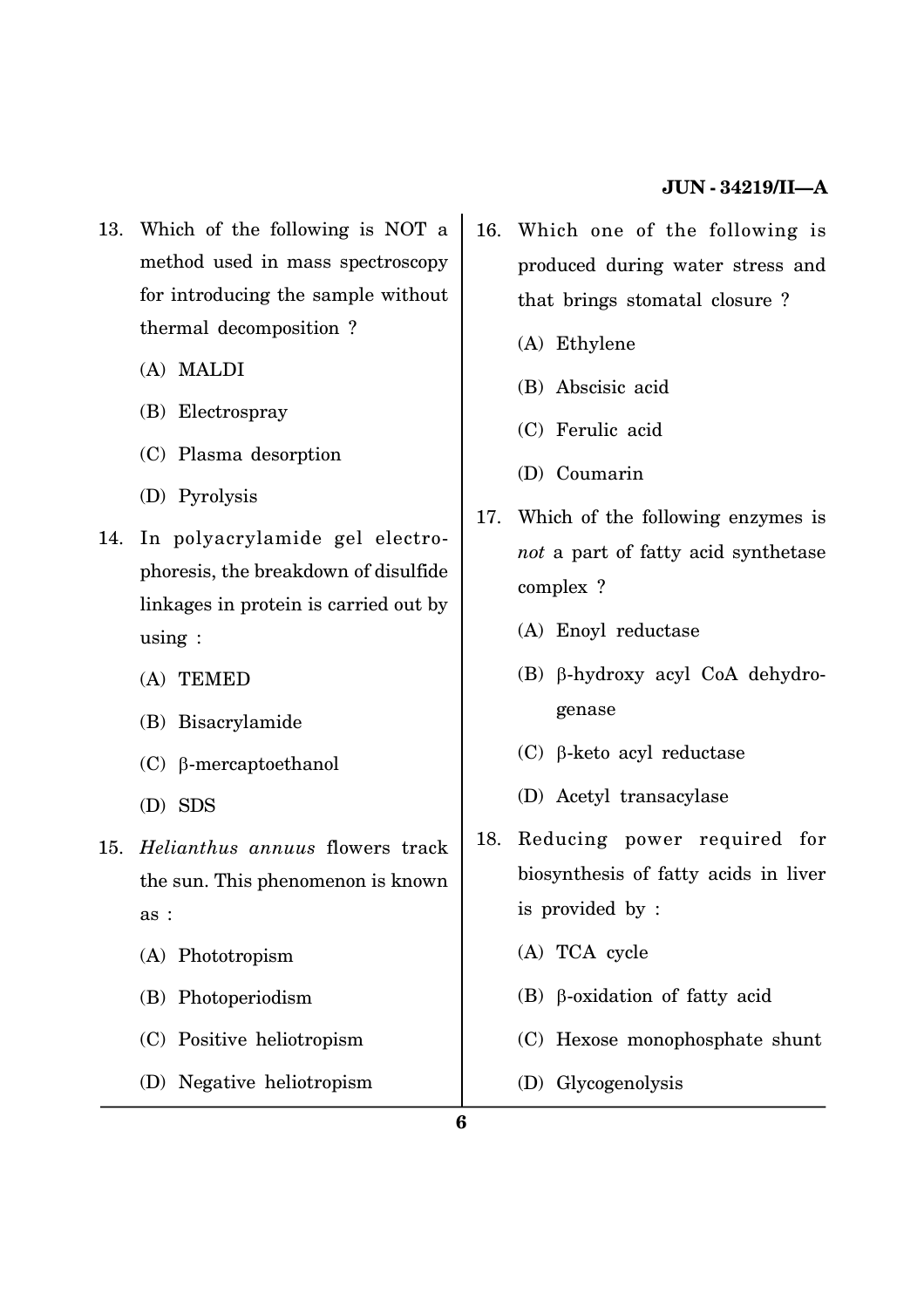- 19. Starting with a fertilized egg (zygote), a series of sequential five cell divisions would produce an early embryo with how many cells ?
	- (A) 8
	- (B) 16
	- (C) 32
	- (D) 64
- 20. If the Golgi apparatus is associated with secretion, we would expect it most abundantly in :
	- (A) Muscle
	- (B) Blood
	- (C) Gland
	- (D) Bone
- 21. Which one of the following is *NOT* a function of kidney ?
	- (A) Thermoregulation
	- (B) Coordinated muscle movement
	- (C) Blood pressure control
	- (D) Maintaining ionic balance and pH of the blood
- 22. Somatostatins and opioids are examples of :
	- (A) Purine neurotransmitters
	- (B) Peptide neurotransmitters
	- (C) Amino acid neurotransmitters
	- (D) Mono amine neurotransmitters
- 23. Nucellar polyembryony is common in species of :
	- (A) *Citrus*
	- (B) *Citronella*
	- (C) *Croton*
	- (D) *Crotallaria*
- 24. The conformation of the polypeptide chain is determined by the torsion or rotation angles around  $\mathrm{C}_{\alpha}\!\mathrm{-N}$  and  $\rm C_\alpha\rm-C$  bonds of each amino acid participating in it. Which of the following pairs of amino acids is conformationally the most and the least restricted amino acids ?
	- (A) Glycine and Proline
	- (B) Proline and Alanine
	- (C) Alanine and Proline
	- (D) Proline and Glycine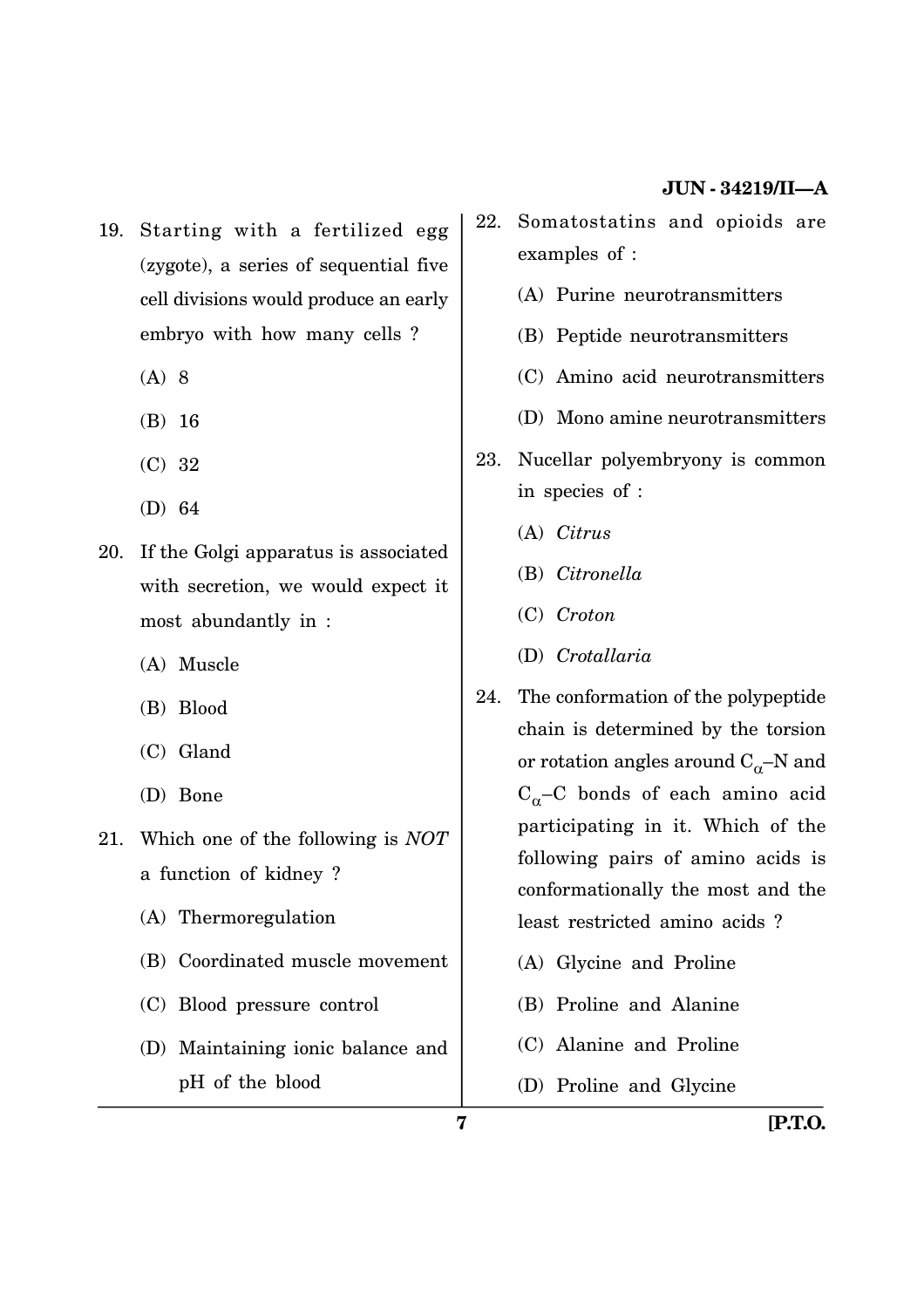- 25. Prostaglandin  ${\rm H_2}$  synthase a key enzyme in the synthesis of prostaglandins from linear fatty acid has two types of catalytic activities. They are :
	- (A) Cyclooxygenase and Reductase
	- (B) Monooxygenase and Reductase
	- (C) Monooxygenase and Peroxidase
	- (D) Cyclooxygenase and Peroxidase
- 26. Glucose-6-Phosphate

Fructose-6-Phosphate





Glyceraldehyde-3-Phosphate +

Dihydroxyacetone Phosphate Such a set of opposing reaction

shown as  $(A)$  and  $(B)$  in above figure is an example of :

(A) Reversible reaction

- (B) Substrate cycle
- (C) Product cycle
- (D) Enzyme cycle
- 27. In a normal kidney Bowman's capsule, the blood is filtered and the filtrate contains :
	- (A) RBC, haemoglobin, water, glucose and small molecular weight proteins
	- (B) Water and glucose
	- (C) Water, glucose and large molecular weight proteins
	- (D) Only water
- 28. In tender coconut, initially the endosperm is :
	- (A) Free nuclear
	- (B) Cellular
	- (C) Helobial
	- (D) Both cellular and helobial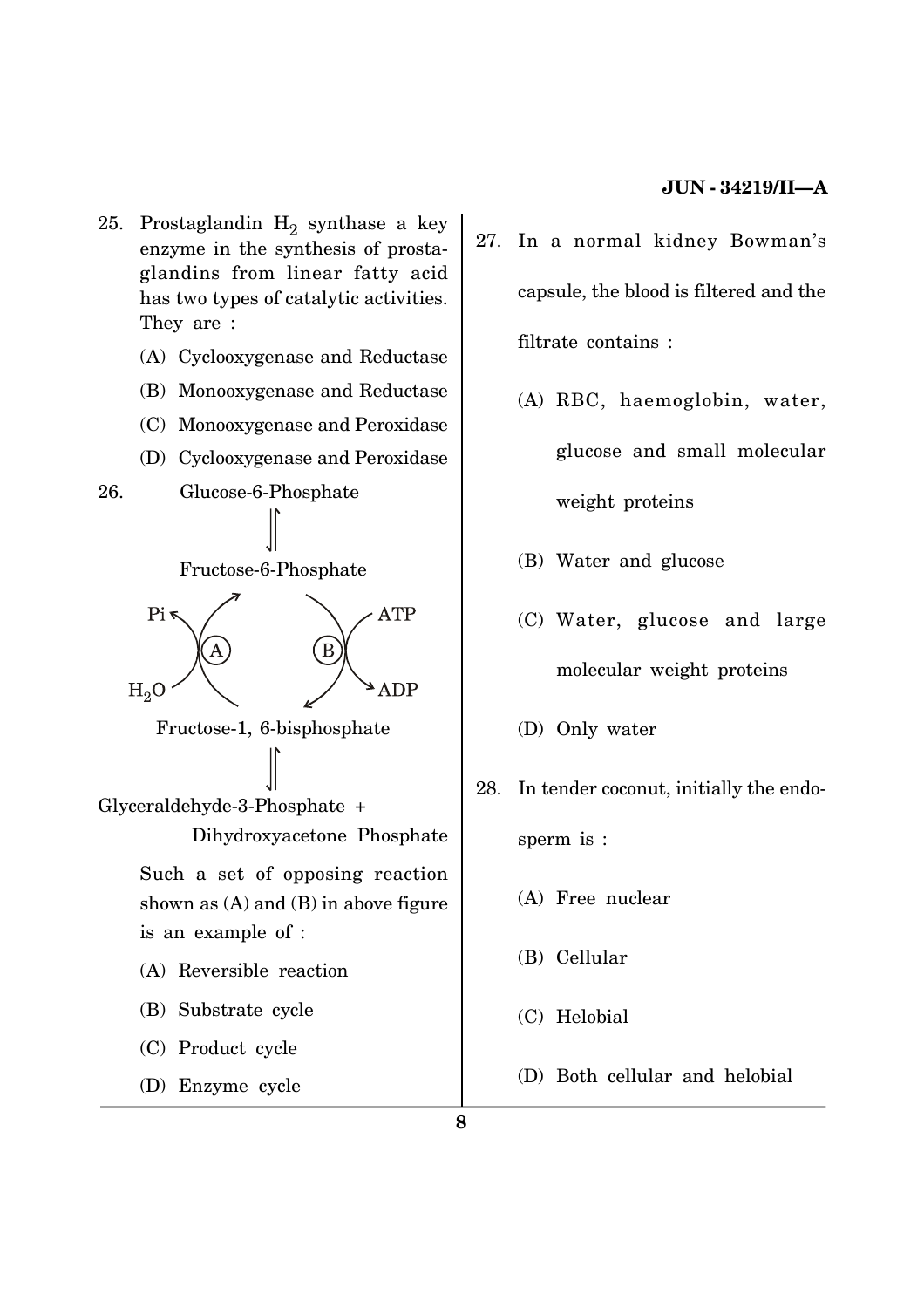- 29. The lymphatic system has the following functions *except* :
	- (A) It maintains the balance of fluid between the blood and tissues, known as fluid homeostasis.
	- (B) It forms part of the immine system and helps defend against bacteria and other pathogens.
	- (C) It facilitates absorption of fats and fat-soluble nutrients in the digestive system.
	- (D) It facilitates exchange of gases in tissues.
- 30. Which is the source of foodstuff 'Nori' ?
	- (A) *Porphyra*
	- (B) *Polytrichum*
	- (C) *Potamogeton*
	- (D) *Pteridium*
- 31. Liver is the principal site of synthesis of :
	- (A) Plasma albumin
	- (B) Plasma globulin
	- (C) Vitamin  $B_{12}$
	- (D) Vitamin C
- 32. Which one of the following mutagens can add alkyl group to guanine resulting in direct mispairing with thymine ?
	- (A) 5-bromo uracil
	- (B) UV-rays
	- (C) Acridine orange
	- (D) EMS
- 33. Hox genes are critical for the proper placement of segment structures of animals during early embryonic development *except* :
	- (A) Different vertebrae of humans
	- (B) Caecum in humans
	- (C) Antennae in fruit flies
	- (D) Wings in fruit flies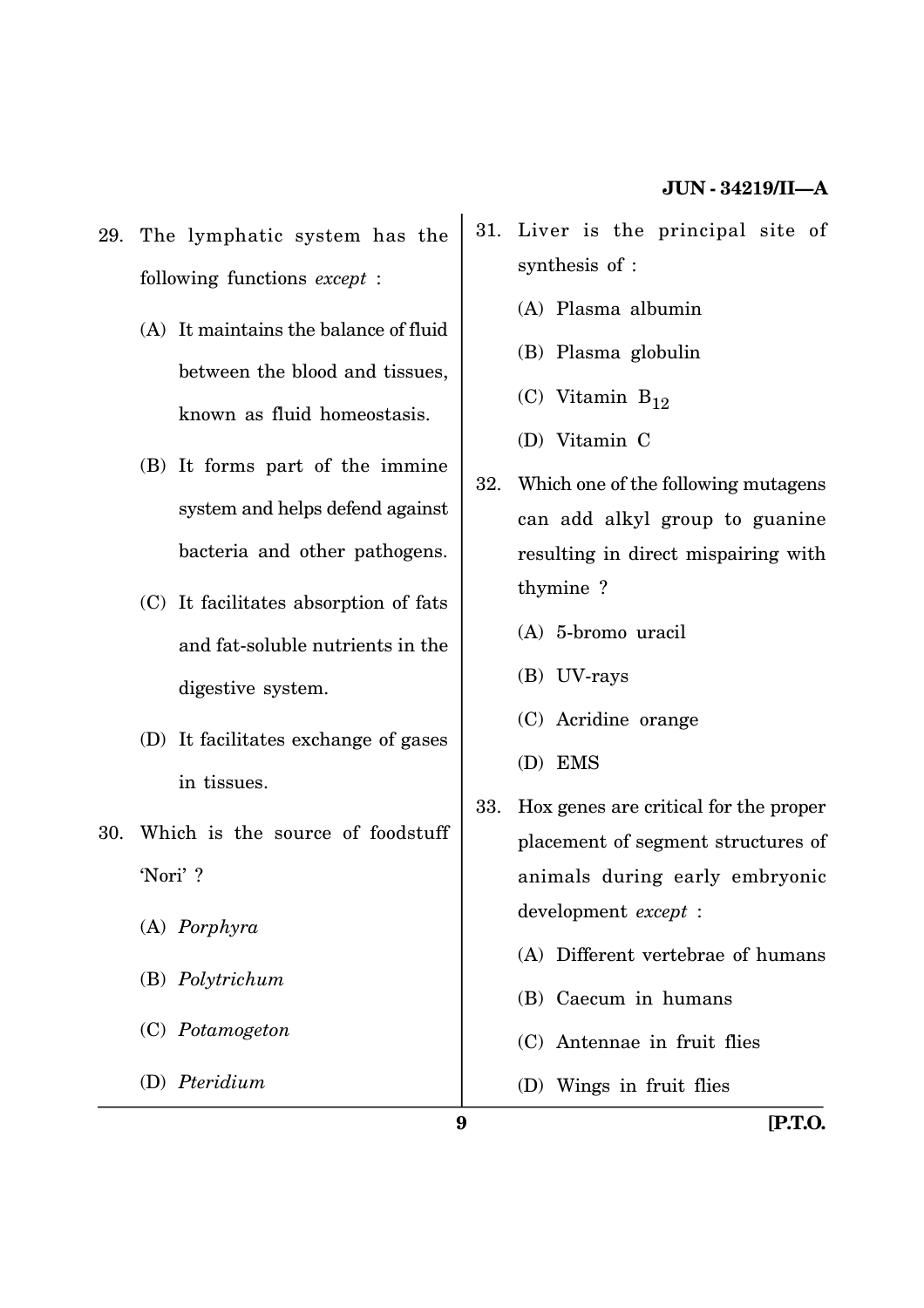- 34. Mutation in which one of the following proteins will inhibit recognition of mismatched base pairs during DNA repair ?
	- (A) Mut H
	- (B) Mut S
	- (C) Uvr D
	- (D) Mut L
- 35. ..................... is involved in the specification of germ cells in all animals studied.
	- (A) Sry
	- (B) Sox 9
	- (C) Wnt 4
	- (D) Vasa
- 36. The lagging strand of DNA is replicated in short pieces because :
	- (A) Of limitation of space
	- (B) Otherwise the helix will become distorted
	- (C) DNA polymerase can synthesize in one direction only
	- (D) To make proof-reading of code easier
- 37. In the ATP synthase of mitochondria .................. subunit has the ATP/ADP binding site.
	- (A) Alpha
	- (B) Beta
	- (C) Gamma
	- (D) Delta
- 38. In electron microscopy the fixative used for plant materials is :
	- (A) Alcohol
	- (B) Acetic alcohol
	- (C) Glutaraldehyde
	- (D) Formaldehyde
- 39. Continuous activity of cambium in the stem leads to :
	- (A) Diffuse porous wood
	- (B) Ring porous wood
	- (C) Fibrous wood
	- (D) Semi ring porous wood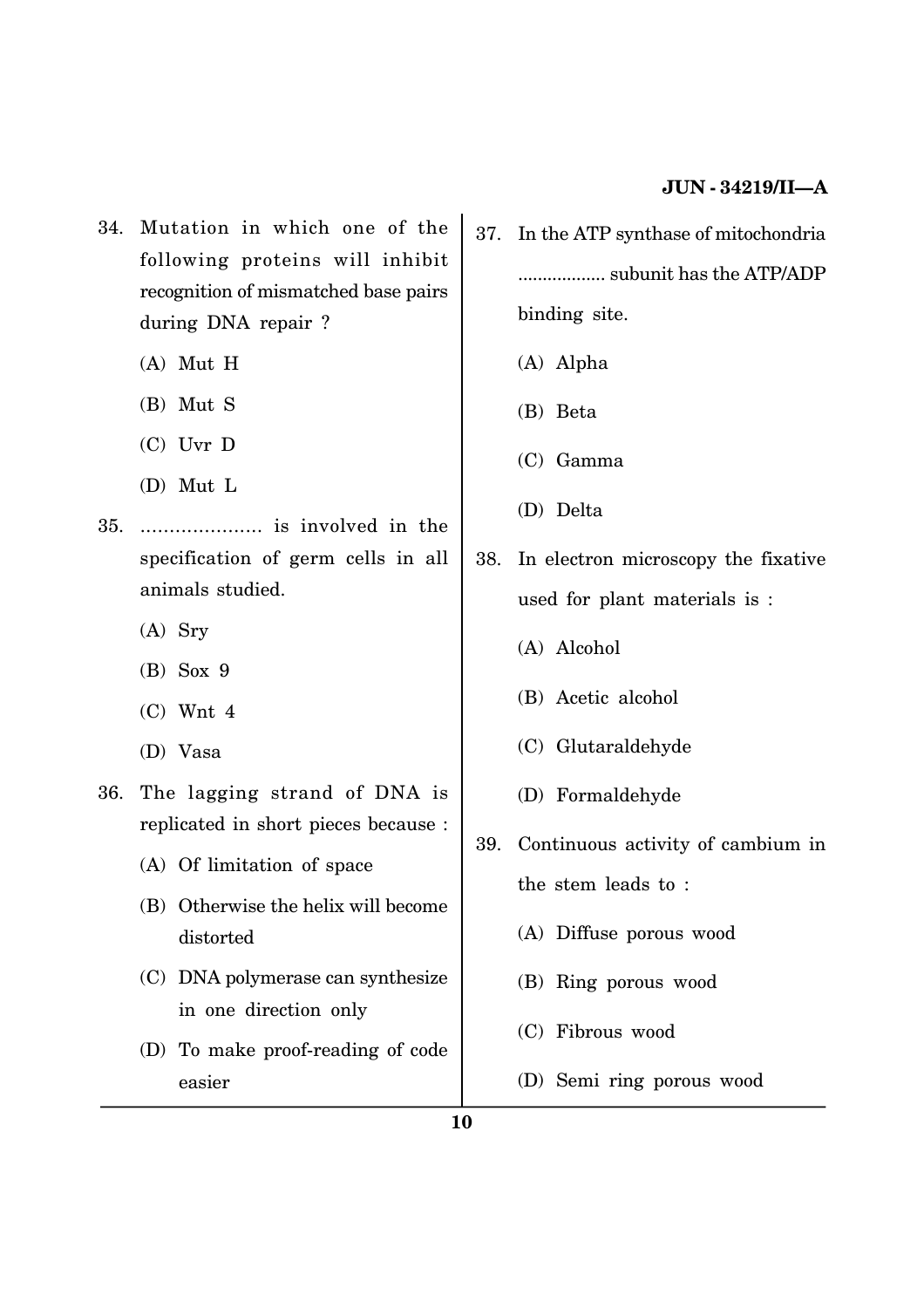- 40. In *Leishmania* it was shown that the minicircles :
	- (A) Encode guide RNA (*g*RNA) molecules involved in the RNA editing of maxicircle cryptogene
	- (B) Encode guide RNA (*g*RNA) molecules involved in the RNA editing of minicircle cryptogene
	- (C) Encode micro RNA
	- (D) Encode noncoding RNA
- 41. With reference to plants, micropropagation *in vitro* means :
	- (A) Propagation of tiny plants
	- (B) Production of a large number of progeny plants
	- (C) Production of plants at microlevel
	- (D) Production of plants from microspores
- 42. If red and white seed colour shows a ratio of  $1 : 4 : 6 : 4 : 1$  in  $F_2$ generation, it is due to :
	- (A) Duplicate genes
	- (B) Polygenic trait controlled by three genes
	- (C) Epistatic genes
	- (D) Polygenic trait controlled by two genes
- 43. The process of neoplastic cells moving through the circulatory system and becoming lodged in a vessel causing obstruction is referred to as :
	- (A) Anaplasia
	- (B) Neoplasia
	- (C) Thrombosis
	- (D) Embolism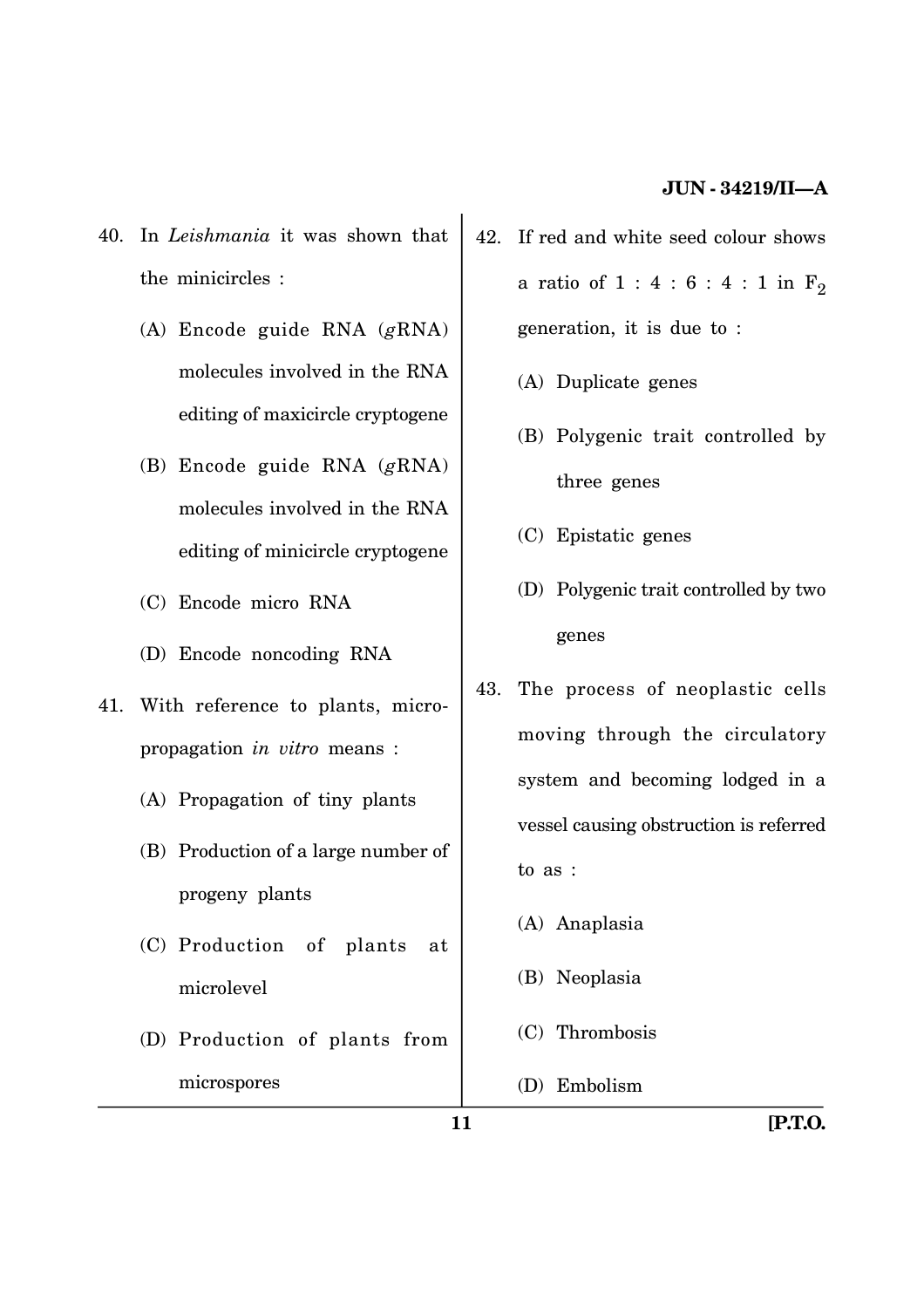- 44. Double lines in pedigree analysis shows :
	- (A) Sex unspecific
	- (B) Unaffected offspring
	- (C) Marriages between related individuals
	- (D) Marriages between unrelated individuals
- 45. Down's syndrome is caused due to aberration in :
	- (A) Chromosome 2
	- (B) Chromosome 20
	- (C) Chromosome 21
	- (D) X-Chromosome
- 46. The enzyme useful in conversion of penicillin G to 6-aminopenicillonic acid is :
	- (A) Penicillin acylase
	- (B) Penicillinase
	- (C) Carboxypeptidase
	- (D) Aminopeptidase
- 47. A small organic non-protein molecule that carries chemical groups between enzymes is :
	- (A) Cofactor
	- (B) Coenzyme
	- (C) Catalyst
	- (D) Substrate
- 48. The key element in the magnetic sensor system of pigeons and migrating birds is :
	- (A) Columella
	- (B) Cochlea
	- (C) Lagena
	- (D) Extracolumella
- 49. X-rays induce mutagenic changes by :
	- (A) Transitions
	- (B) Frame shifting
	- (C) Transversions
	- (D) Chromosomal breakage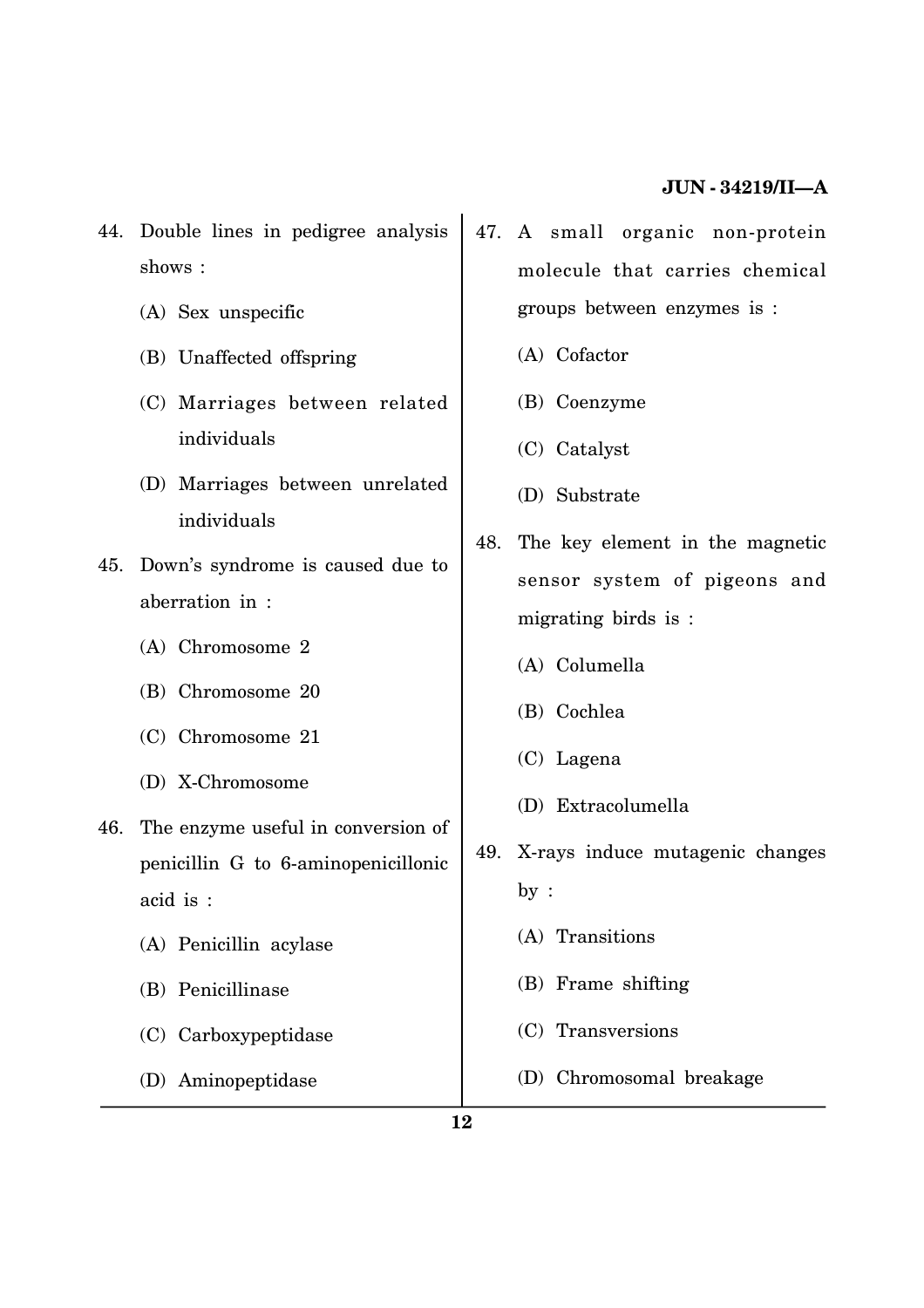- 50. Which of the following sn RNAs pair to form the catalytic active site during pre-*m*RNA splicing ?
	- (A) U6-U2
	- (B) U1-U2
	- (C) U6-U4
	- (D) U5-U4
- 51. The progeny of a single homozygous self-pollinated plant is called as ....................... .
	- (A) Inbred line
	- (B) Isogenic line
	- (C) Pureline
	- (D) Near-isogenic line
- 52. Female gametophyte in *Gnetum* at later stage is :
	- (A) Uninucleate
	- (B) Binucleate
	- (C) Eight nucleate
	- (D) Multinucleate
- 53. The ..................... of the influenzaenveloped virus appear to be involved in attachment to the host cell receptor site.
	- (A) Pili
	- (B) Fimbriae
	- (C) Haemagglutinin
	- (D) Neuraminidase
- 54. Eating meat from cattle with bovine spongiform encephalitis can cause a variant of ................. in humans.
	- (A) Kuru
	- (B) Fatal familiar insomnia
	- (C) Creutzfeldt-Jakob disease
	- (D) Geistmann-Straussler-Scheinker syndrome
- 55. Saffron is produced from the flowers of ...................... .
	- (A) *Mesua ferrea*
	- (B) *Crocus sativus*
	- (C) *Nelumbo nucifera*
	- (D) *Mammea suriga*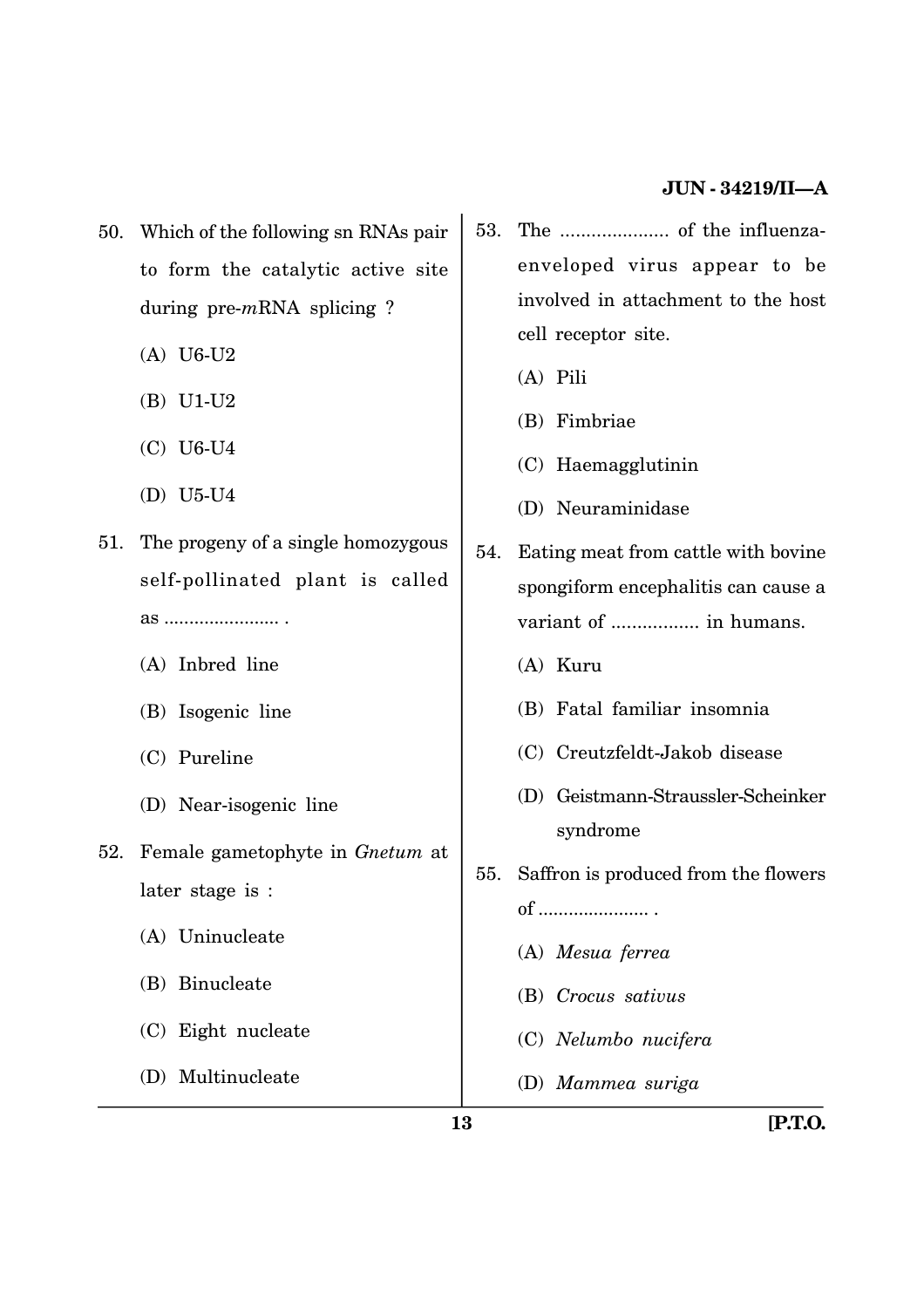56. Lyme disease is spread by : (A) Bed bugs (B) Leech (C) Mosquito (D) Ticks 57. Which of the following pairs is *NOT* correct ?  $(A)$   $C_3$  plants - Maize (B)  $C_4$  plants - Kranz anatomy (C) Calvin cycle - PGA (D) Hatch and slack cycle - Oxaloacetic acid 58. Delay in senescence in the plants is caused by : (A) IBA (B) IAA (C) Cytokinin (D) Gibberellin 59. Chromosomal elimination is one of the strategy to develop .................. . (A) Polyploids (B) Amphidiploid (C) Haploid (D) Autopolyploid 60. Which component of prokaryotic RNA polymerase facilitates the recognition of promoter sequences ? (A)  $\alpha$  subunit (B)  $\beta$  subunit (C)  $\sigma$  subunit (D)  $\lambda$  subunit 61. An appropriate term for human resident flora is : (A) Commensals (B) Parasites (C) Pathogens (D) Mutualists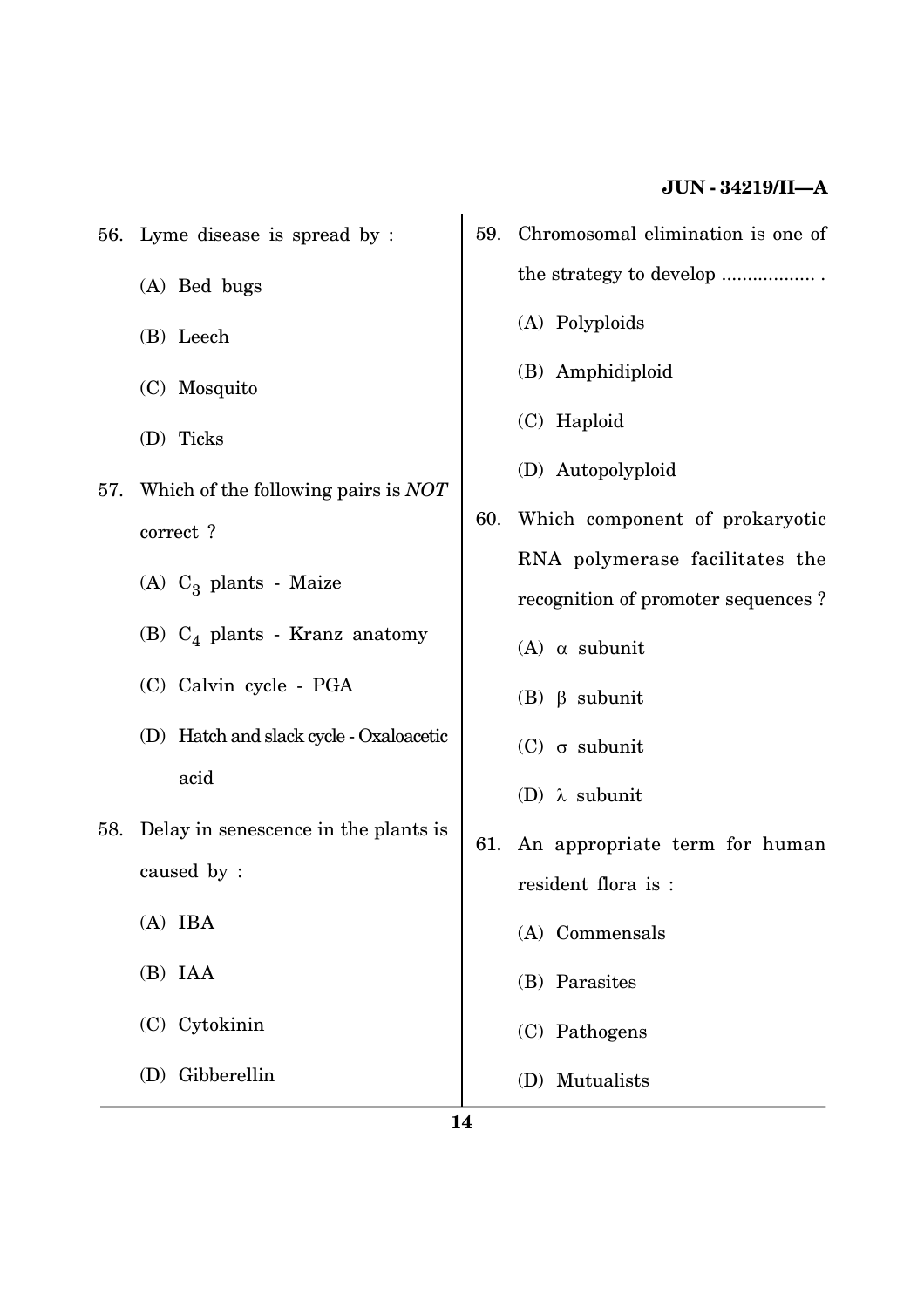- 62. Transplantation of stem cell populations from genetically identical donor to the recipient is said to be :
	- (A) Autologus
	- (B) Syngeneic
	- (C) Allogeneic
	- (D) Xenogeneic
- 63. For thorough mixing of medium and inoculum the part of the fermentor useful is :
	- (A) Shaft
	- (B) Headspace
	- (C) Impeller
	- (D) Sparger
- 64. Peptide antigen assemble with class 1 MHC aided by :
	- (A) Chaperone molecules
	- (B) Immunoglobulins
	- (C) T-cell receptor
	- (D) Cytokines
- 65. Methyl transferases of restriction modification systems seem to have evolved by :
	- (A) Convergent evolution
	- (B) Divergent evolution
	- (C) Mix of convergent and divergent evolution
	- (D) Natural evolution
- 66. Which of the following is *NOT* a premating mechanism of isolation ?
	- (A) Temporal isolation
	- (B) Zygotic mortality
	- (C) Behavioural isolation
	- (D) Mechanical isolation
- 67. A clade is a set of species :
	- (A) Derived from a common ancestor
	- (B) Derived from two ancestors
	- (C) Derived from multiple ancestors
	- (D) Inhabiting a particular environment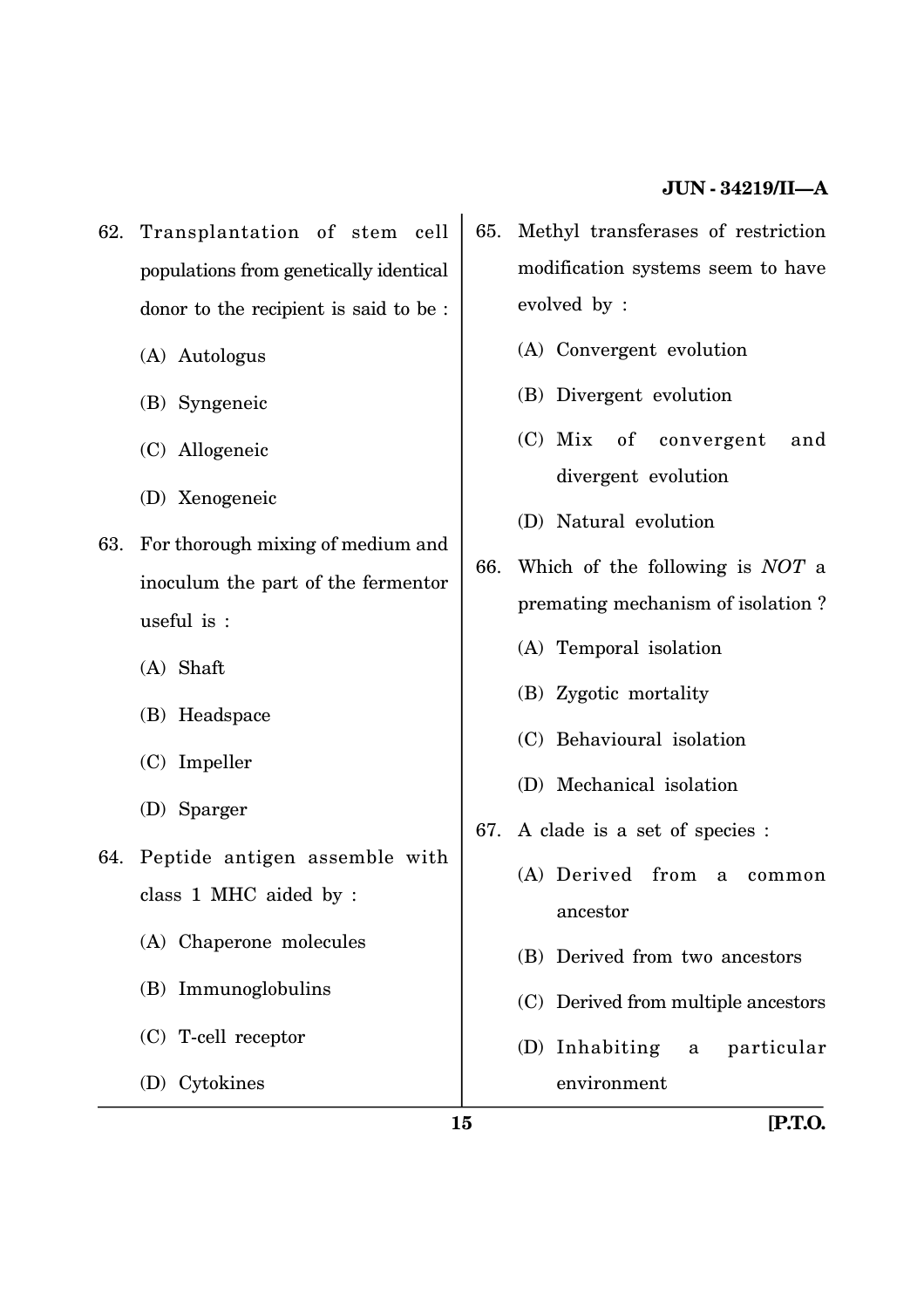- 68. Center of origin of coffee is :
	- (A) Brazil
	- (B) Peru
	- (C) Moluccas
	- (D) Ethiopia
- 69. Difference between Allopatric and Sympatric speciation is with respect to :
	- (*i*) Attainment of reproductive isolation
	- (*ii*) Geographical separation
	- (*iii*) Overlap in their distribution
	- (A) Only (*i*)
	- (B) Only (*ii*)
	- (C) Only (*iii*)
	- (D) (*i*), (*ii*) and (*iii*)
- 70. The zone at the edge of lake, sea or ocean which is alternatively exposed to air and immersed in water is called ........................ .
	- (A) Pelagic zone
	- (B) Benthic zone
	- (C) Lentic zone
	- (D) Littoral zone
- 71. What is the ultimate function of any ecosystem ?
	- (A) Survival of species
	- (B) Balance of natural system
	- (C) Flow of energy
	- (D) Biological control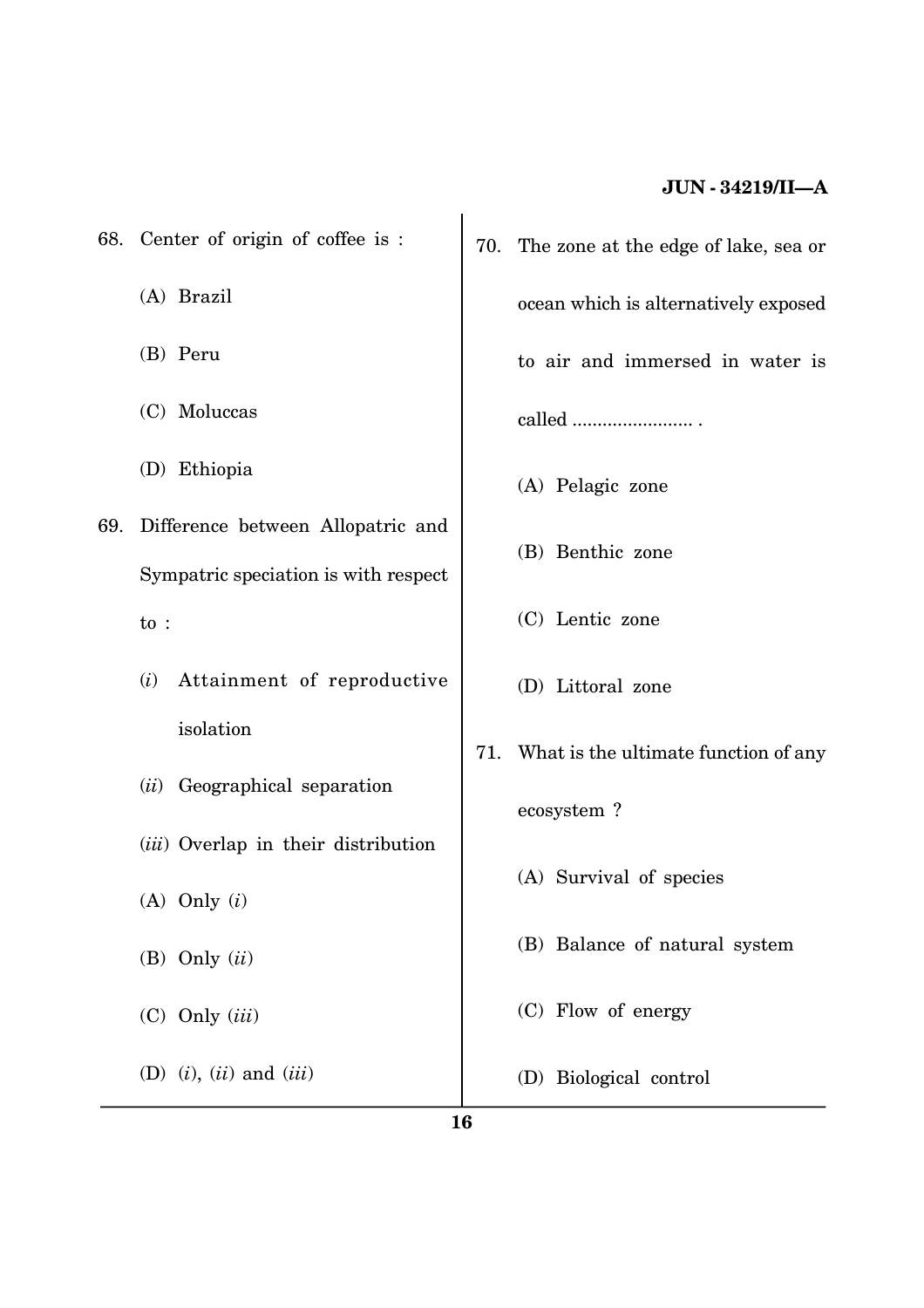- 72. The appearance of lichens and moss where there were previously no living things is an indication of the start of :
	- (A) Intraspecific competition
	- (B) Environmental resistance
	- (C) Primary succession
	- (D) Resource partitioning
- 73. If one wishes to compare the means of two independent samples, the appropriate test statistics would be :
	- (A) F-test
	- (B) Student *t*-test
	- (C) Chi-square
	- (D) Correlation coefficient analysis
- 74. On an average, which ecosystem has the lowest net primary productivity per unit area ?
	- (A) An open ocean
	- (B) An estuary
	- (C) A freshwater lake
	- (D) A coral reef
- 75. The population of asiatic lion is small. Therefore, there is greater chance of :
	- (A) Gene flow
	- (B) Genetic drift
	- (C) Mutation
	- (D) Selection
- 76. Which of the statements regarding DNA replication is *correct* ?
	- (A) The leading strand is synthesized discontinuously from multiple primers.
	- (B) The polymerase enzyme caps the 5' end of the nascent DNA strand
	- (C) Lagging strand helicases are composed of 5 identical sub-units
	- (D) Synthesis of the leading strand requires one RNA primer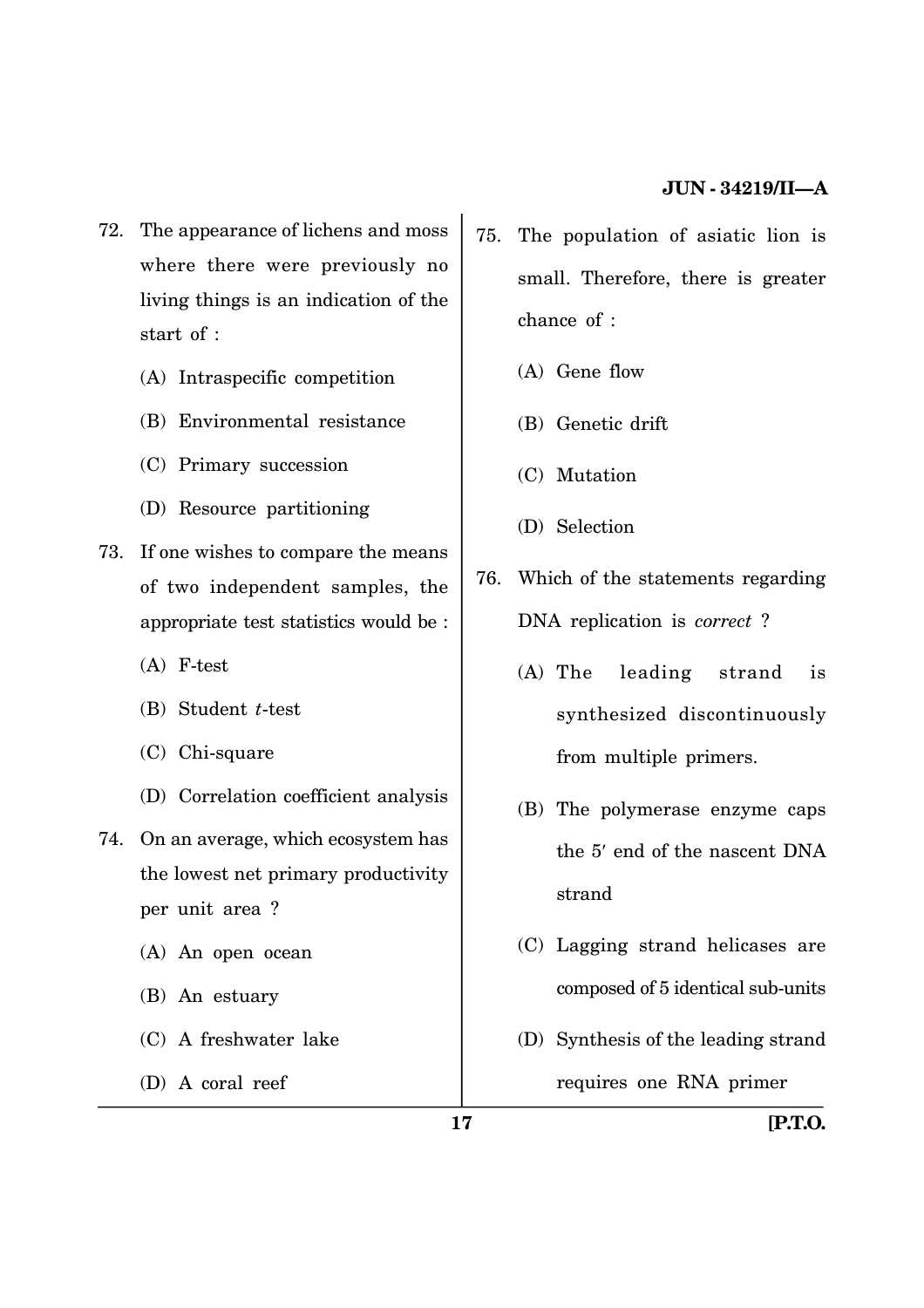- 77. The transposase gene encodes an enzyme that :
	- (A) Facilitates general recombination
	- (B) Facilitates viral replication within a genome
	- (C) Facilitates site-specific integration of transposable elements
	- (D) Facilitates transport of solutes
- 78. The expression of the following genes is essential for the lysogenic path of lambda phage when it infects *E.coli* :
	- (A) N, Cro
	- (B) CI, CII, CIII
	- (C) P, O
	- (D) att, xis, inf
- 79. The phosphorus cycle is unusual in that it is entirely :
	- (A) Within the aquatic ecosystem
	- (B) Within the terrestrial ecosystem
	- (C) Sedimentary
	- (D) Gaseous
- 80. Which one of the following is a distance based method of tree construction ?
	- (A) UPGMA
	- (B) Maximum parsimony
	- (C) Maximum likelihood
	- (D) Bayesian
- 81. The term anthesis refers to :
	- (A) Formation of an anther
	- (B) Opening of a flower
	- (C) Development of flower
	- (D) Dehiscence of anther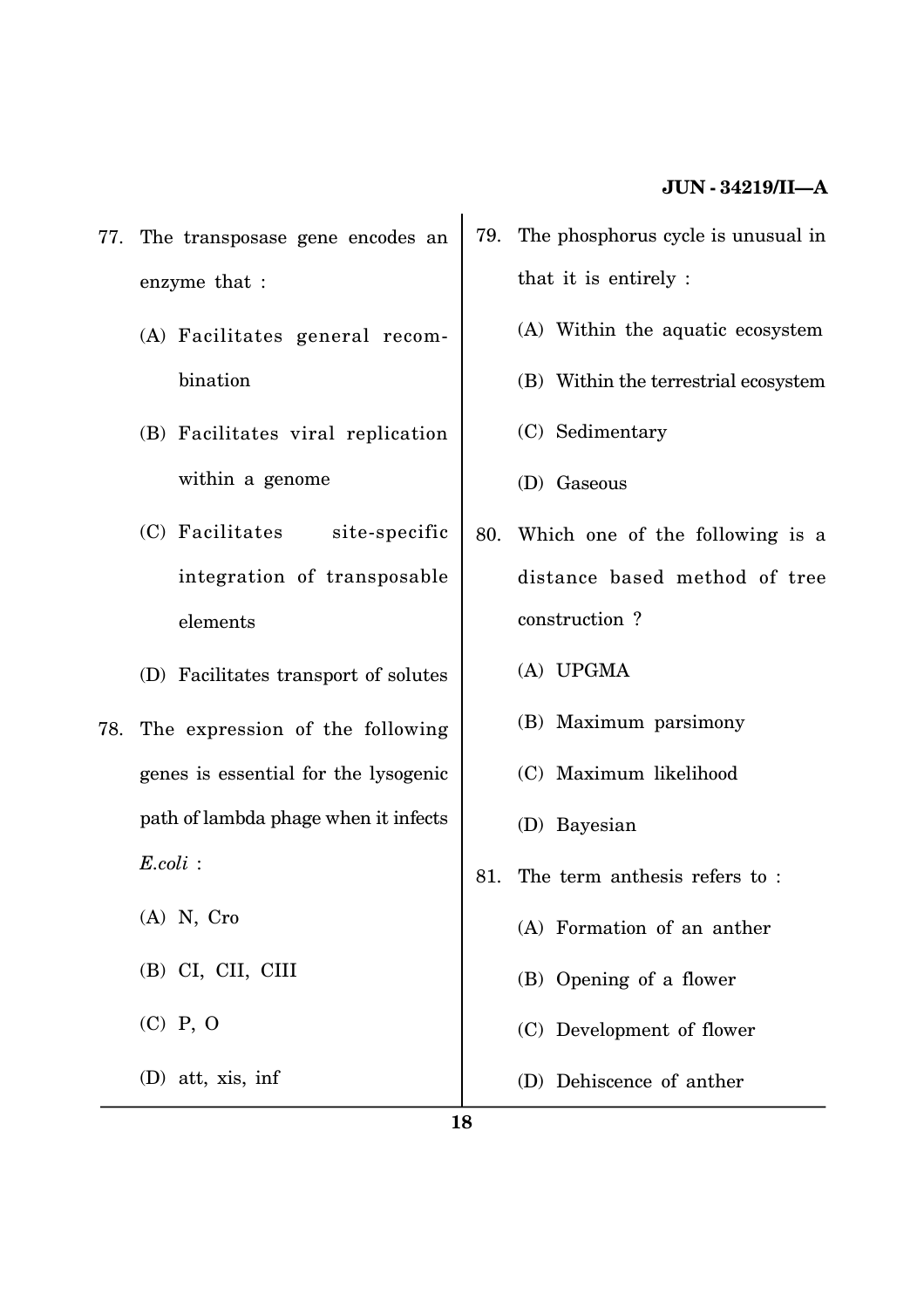- 82. If cells of *Escherichia coli* are grown in a medium containing radioactive  $32P$ , the  $32P$  would be found in all, *except* :
	- (A) DNA
	- (B) RNA
	- (C) ATP
	- (D) Carbohydrates
- 83. The DNA profiling technique which demonstrates the similarity between different animal species with reference to some specific proteins coding sequences is known as :
	- (A) Zoo blot
	- (B) Garden blot
	- (C) Phylogenetic blot
	- (D) Animal profiling
- 84. The most important region in the atmosphere for microbial dispersal is :
	- (A) Stratosphere
	- (B) Troposphere
	- (C) Ionosphere
	- (D) Strato-ionosphere
- 85. In mammals, mature functional spermatozoa are produced in :
	- (A) Testis
	- (B) Vas deferens
	- (C) Epididymis
	- (D) Seminal vesicle
- 86. Isoenzymes are ...................... .
	- (A) Oligomeric proteins which have different physico-chemical properties and catalyse the same reaction.
	- (B) Monomeric proteins which have different physico-chemical properties and catalyse the same reaction.
	- (C) Oligomeric proteins which have same physico-chemical properties and catalyse different reactions
	- (D) Monomeric proteins which have same physico-chemical properties and catalyse different reactions.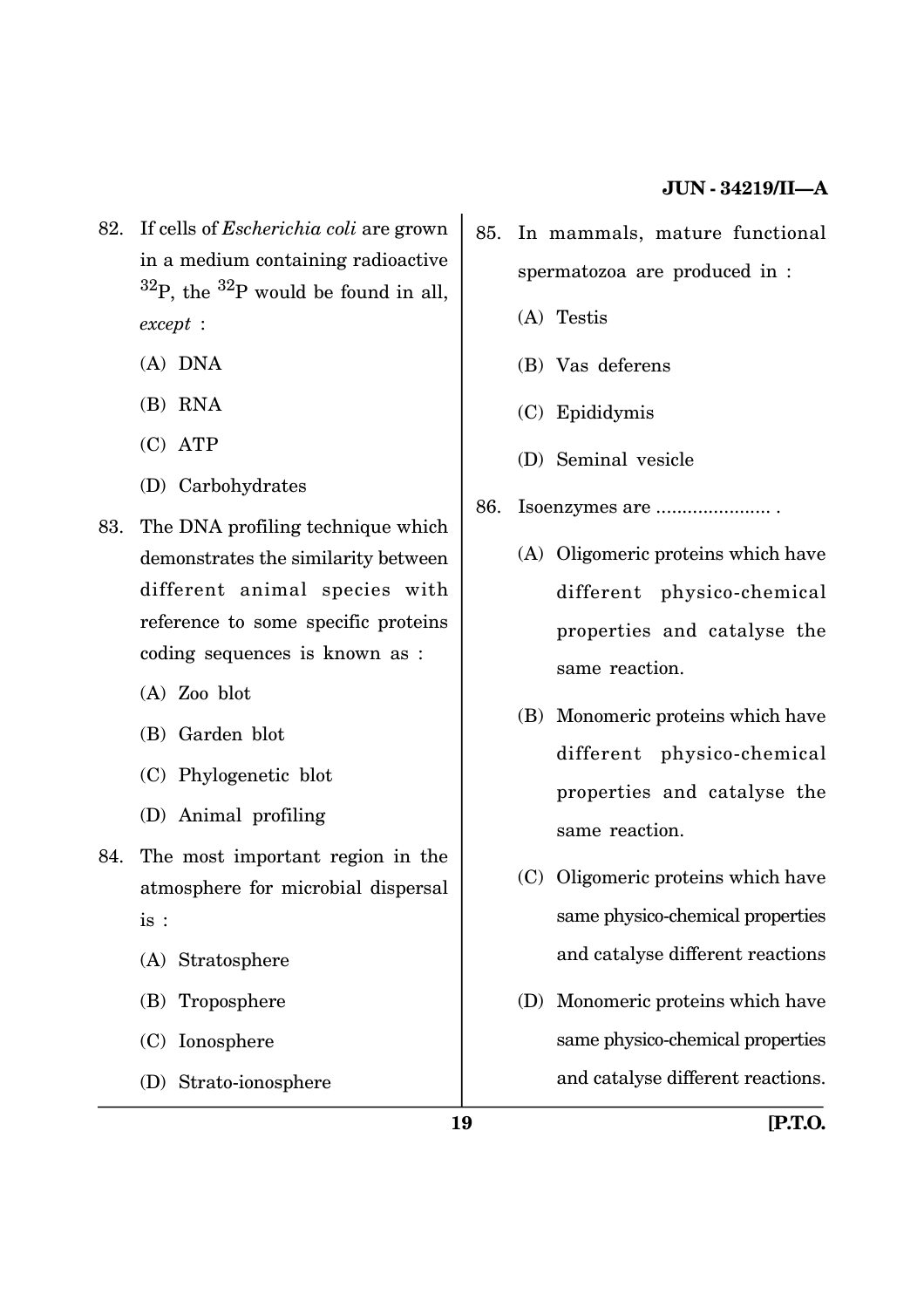- 87. Molecular clocks located throughout the body in peripheral tissues are organized into a coherent, hierarchical system by a "master" clock is located :
	- (A) In the pineal gland
	- (B) In the adenohypophysis
	- (C) In the hypophysis
	- (D) In the supra chiasmatic nucleus (SCN) of the hypothalamus
- 88. Microtubule depolymerizing drug, such as colchicine, is expected to :
	- (A) Inhibit mitosis but allow cytokinesis
	- (B) Inhibit cytokinesis
	- (C) Allow mitosis beyond metaphase
	- (D) Induce formation of multiple contractile rings
- 89. For the reaction  $A \rightarrow B$  at 298 K, the change in enthalpy is  $-7$  $kJ$ .mol<sup>-1</sup> and the change in entropy is  $-25$  J.K<sup>-1</sup>.mol<sup>-1</sup>. How much is the free energy change and whether the reaction is spontaneous or nonspontaneous ?
	- (A)  $\Delta G = 450$  J.mol<sup>-1</sup> and reaction is not spontaneous
	- (B)  $\Delta G = 450$  J.mol<sup>-1</sup> and reaction

is spontaneous

(C)  $\Delta G = 900$  J mol<sup>-1</sup> and reaction

is spontaneous

(D)  $\Delta G = 900$  J mol<sup>-1</sup> and reaction

is not spontaneous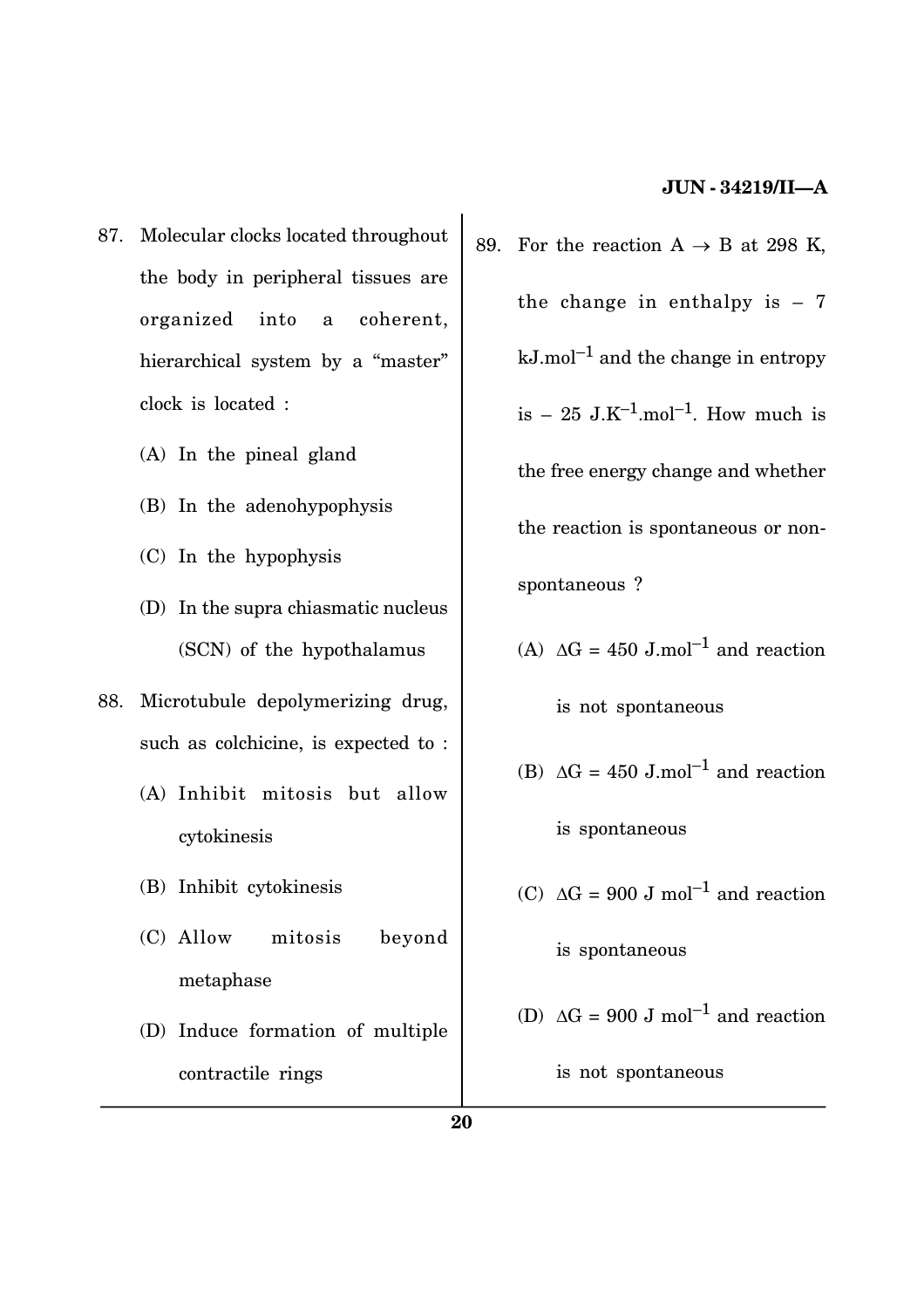- 90. The southern blotting technique depends on :
	- (A) Similarities between the sequences of probe DNA and experimental DNA
	- (B) The molecular mass of proteins
	- (C) The amino acid sequence of a protein
	- (D) Dissimilarities between the RNA and DNA
- 91. A solution is made by mixing 50 ml of 2 M  $\rm K_2HPO_4$  and 25 ml of 2.0 M  $\mathrm{KH}_{2}\mathrm{PO}_{4}$ . The solution is diluted to a final volume of 250 ml. What is the pH of the final solution ?  $(P^{K} = 6.82)$ (A) 6.82 (B) 7.12
	- (C) 6.52
	- (D) 7.51
- 92. Inducible genes are transcribed because ..................... .
	- (A) The inducer inactivates the repressor protein
	- (B) Repressor binds to the promoter
	- (C) Repressor binds to the operator
	- (D) Repressor-inducer bind to the operator
- 93. Two micron plasmid can be obtained from the following yeast :
	- (A) *Candida shehatae*
	- (B) *Pichia pastoris*
	- (C) *Schizosaccharomyces pombe*
	- (D) *Saccharomyces cerevisiae*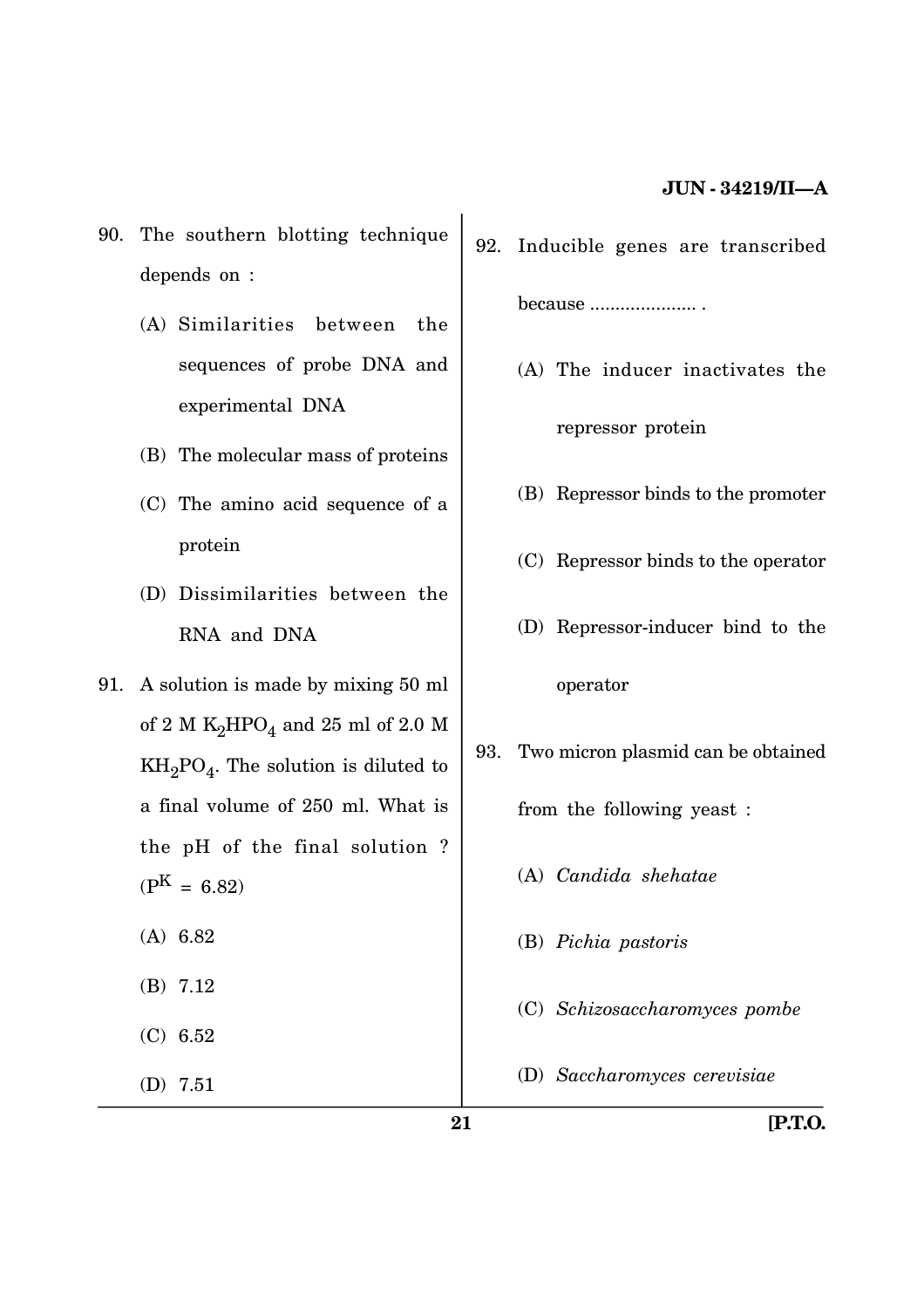| at a point equivalent to 5 cm from<br>vector?<br>the centre of rotation and an angular<br>$(A)$ pUC19<br>velocity of 3000 rad $s^{-1}$ ?<br>$(B)$ pBR322<br>(A) $4.5 \times 10^{-7}$ cms <sup>-2</sup><br>$(C)$ $\lambda$ <b>EMBL3</b><br>(B) $5.4 \times 10^{-7}$ cms <sup>-2</sup><br>(D) p Bluescript<br>(C) 3.4 $\times$ 10 <sup>-7</sup> cms <sup>-2</sup><br>Colocalization of two fluorescently<br>95.<br>(D) 6.5 $\times$ 10 <sup>-7</sup> cms <sup>-2</sup><br>labelled proteins in a cell is usually<br>Mutation in gene rel A in bacteria<br>97.<br>visualized by :<br>results in<br>(A) Phase contrast microscopy<br>(A) Relaxed mutants<br>(B) Scanning electron microscopy<br>(B) Silent mutants<br>(C) Confocal microscopy<br>(C) Constitutive mutants | 94. | Which of the following is a phagemid | 96. | What is the applied centrifugal field |
|-----------------------------------------------------------------------------------------------------------------------------------------------------------------------------------------------------------------------------------------------------------------------------------------------------------------------------------------------------------------------------------------------------------------------------------------------------------------------------------------------------------------------------------------------------------------------------------------------------------------------------------------------------------------------------------------------------------------------------------------------------------------------|-----|--------------------------------------|-----|---------------------------------------|
|                                                                                                                                                                                                                                                                                                                                                                                                                                                                                                                                                                                                                                                                                                                                                                       |     |                                      |     |                                       |
|                                                                                                                                                                                                                                                                                                                                                                                                                                                                                                                                                                                                                                                                                                                                                                       |     |                                      |     |                                       |
|                                                                                                                                                                                                                                                                                                                                                                                                                                                                                                                                                                                                                                                                                                                                                                       |     |                                      |     |                                       |
|                                                                                                                                                                                                                                                                                                                                                                                                                                                                                                                                                                                                                                                                                                                                                                       |     |                                      |     |                                       |
|                                                                                                                                                                                                                                                                                                                                                                                                                                                                                                                                                                                                                                                                                                                                                                       |     |                                      |     |                                       |
|                                                                                                                                                                                                                                                                                                                                                                                                                                                                                                                                                                                                                                                                                                                                                                       |     |                                      |     |                                       |
|                                                                                                                                                                                                                                                                                                                                                                                                                                                                                                                                                                                                                                                                                                                                                                       |     |                                      |     |                                       |
|                                                                                                                                                                                                                                                                                                                                                                                                                                                                                                                                                                                                                                                                                                                                                                       |     |                                      |     |                                       |
|                                                                                                                                                                                                                                                                                                                                                                                                                                                                                                                                                                                                                                                                                                                                                                       |     |                                      |     |                                       |
|                                                                                                                                                                                                                                                                                                                                                                                                                                                                                                                                                                                                                                                                                                                                                                       |     |                                      |     |                                       |
|                                                                                                                                                                                                                                                                                                                                                                                                                                                                                                                                                                                                                                                                                                                                                                       |     |                                      |     |                                       |
|                                                                                                                                                                                                                                                                                                                                                                                                                                                                                                                                                                                                                                                                                                                                                                       |     |                                      |     |                                       |
|                                                                                                                                                                                                                                                                                                                                                                                                                                                                                                                                                                                                                                                                                                                                                                       |     |                                      |     |                                       |
| (D) Dominant mutants                                                                                                                                                                                                                                                                                                                                                                                                                                                                                                                                                                                                                                                                                                                                                  |     | (D) Atomic force microscopy          |     |                                       |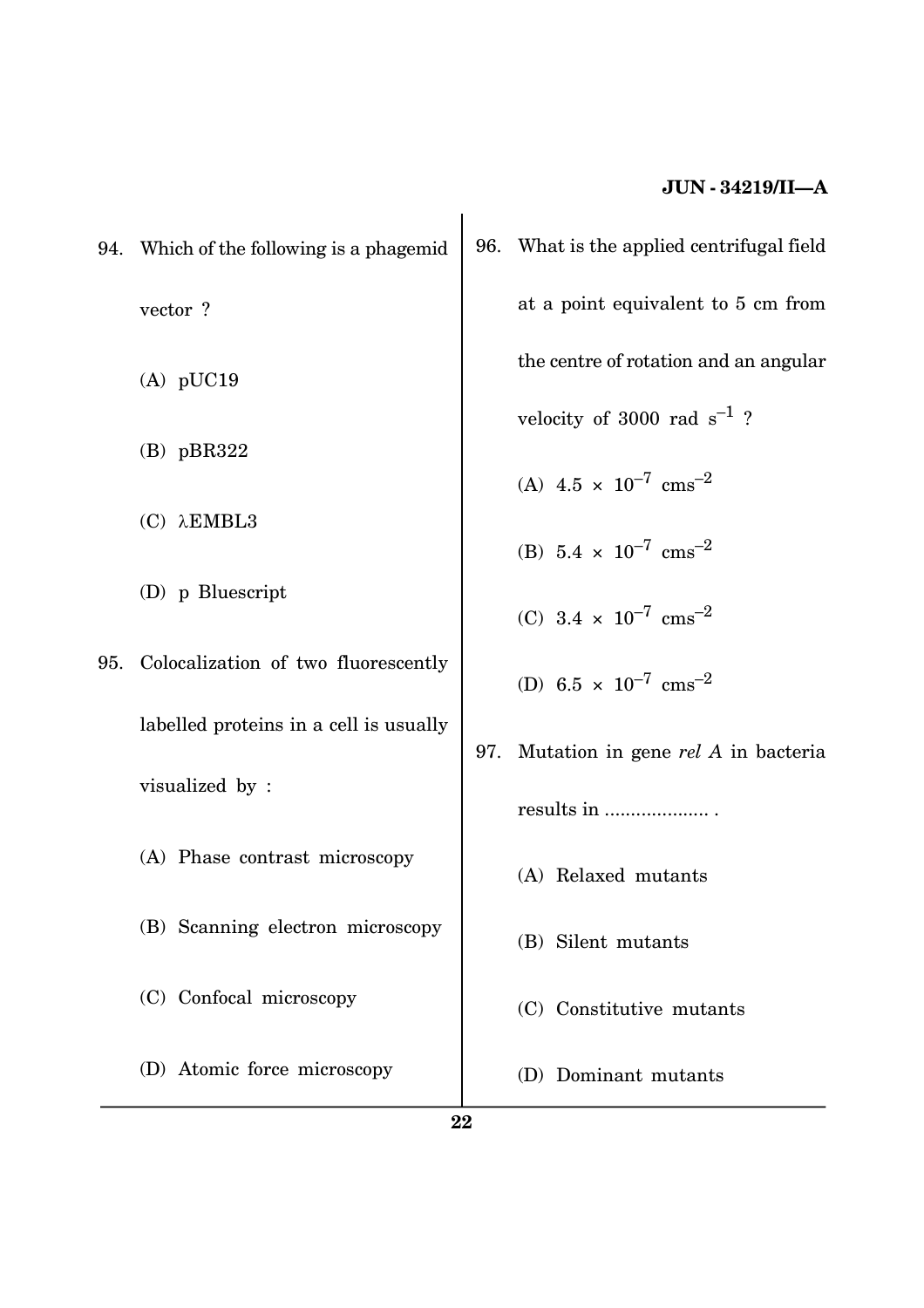- 98. Glycogen, starch and cellulose are polymers of glucose. Which of the following statements are *true* about these polymers ?
	- (*i*) Glycogen and starch are having  $\alpha$  1-4 and  $\alpha$  1-6 glycosidic bonds.
	- (*ii*) Cellulose is having  $\beta$  1-4 glycosidic linkage.
	- (*iii*) All these polymers are giving energy for the cells.
	- (*iv*) Glycogen is present in animals and starch in plants.
	- (*v*) Amylase enzyme is useful in digestion of these polymers.
	- (A) (*i*), (*ii*) and (*v*)
	- (B) (*i*), (*ii*) and (*iv*)
	- (C) (*ii*), (*iii*) and (*iv*)
	- (D) (*ii*), (*iii*) and (*v*)
- 99. The amino acid that interrupts  $\alpha$ -helix conformation in protein by developing kinks in the structure :
	- (A) Serine
	- (B) Valine
	- (C) Proline
	- (D) Leucine
- 100. Which one-electron carrier protein transfers electron from photosystem I to photosystem II and is functionally similar to cytochrome C of mitochondria ?
	- (A) Plastoquinone
	- (B) Phycobillin
	- (C) Phycoerythrin
	- (D) Plastocyanin